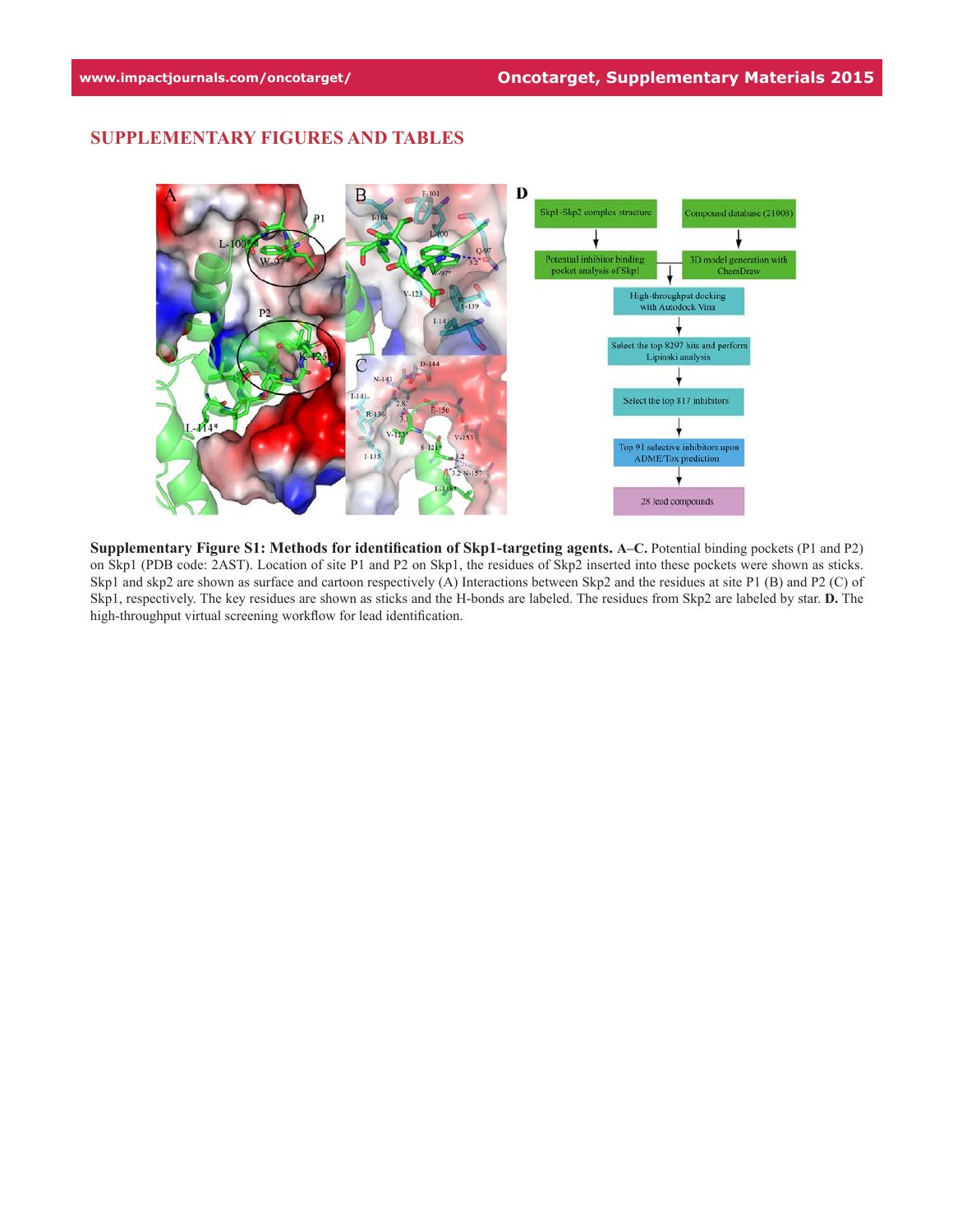

**Supplementary Figure S2: Mass spectrum analysis of Biotin-6-OAP.**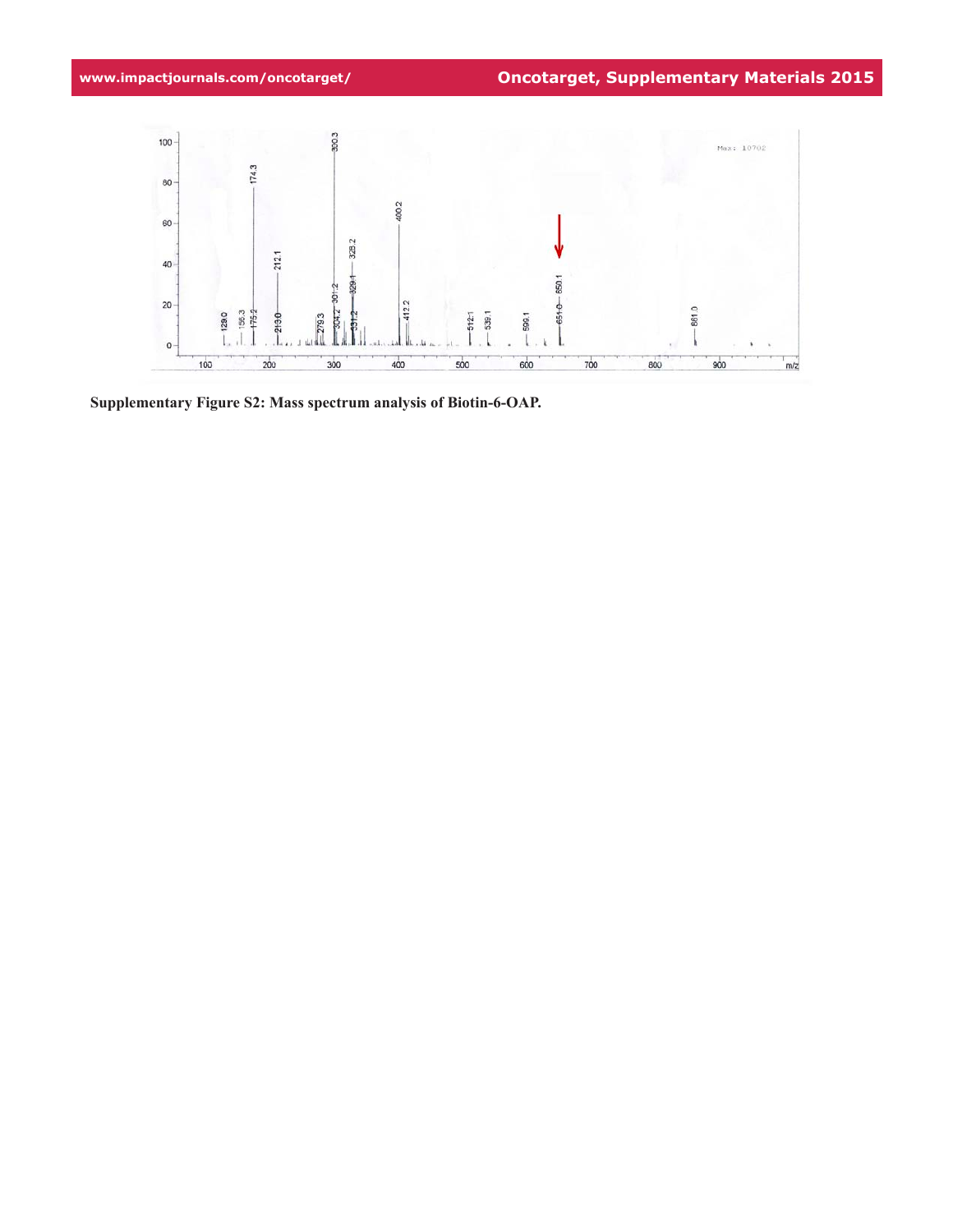**www.impactjournals.com/oncotarget/ Oncotarget, Supplementary Materials 2015**



**Supplementary Figure S3: Effects of Bio-6-OAP and 6-OAP on lung cancer cells. A, B.** MTT assays of H1975 cells upon 6-OAP (A) and Bio-6-OAP (B) treatment at indicated concentrations for 48 h. **C.** Western blot analysis of indicated cell lines using indicated antibodies. **D.** The cells were treated with or without 6-OAP, and analyzed by trypan blue exclusion assay. **E.** H1975 cells were treated with 6-OAP for 24 h, fixed with 70% ethanol, and analyzed by propidium iodide staining and flow cytometry. **F, G.** H1975 cells were treated with 7.5 μM Bio-6-OAP for 12 h, and assayed by immunofluorescence labeling with anti-α-tubulin antibody and DAPI (F), or lysed for Western blot assays. **H.** A549 cells were treated with 6-OAP for 24 hours, and assessed by Annexin V/flow cytometry. **I.** Treatment with 6-OAP did not significantly affect body weight of the nude mice.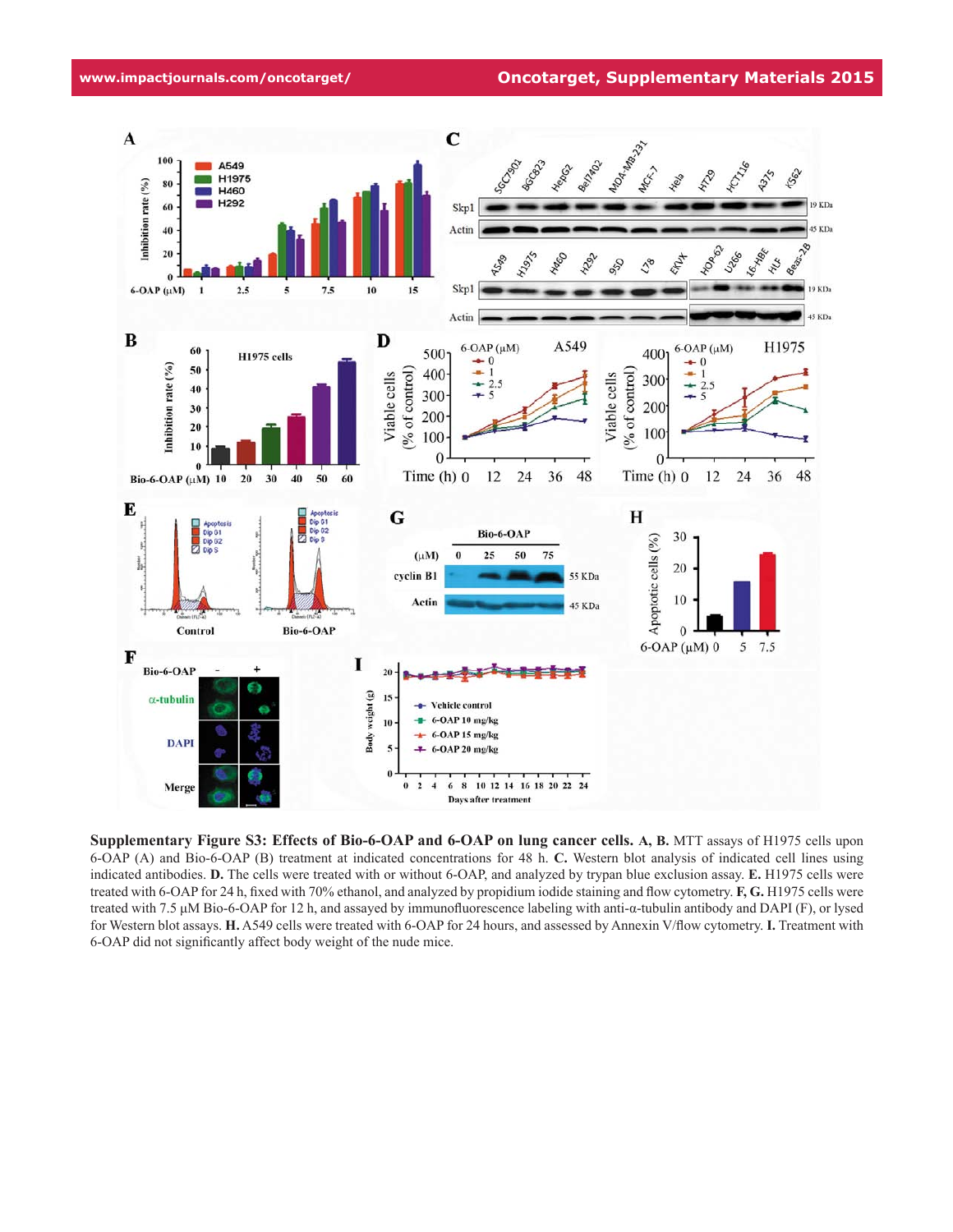|                                                                                                                    |                  | <b>16HBE</b>       |           |           | 8.81        |           |                    | $>20$      |                          | (Continued) |
|--------------------------------------------------------------------------------------------------------------------|------------------|--------------------|-----------|-----------|-------------|-----------|--------------------|------------|--------------------------|-------------|
|                                                                                                                    |                  | <b>BEL7402</b>     |           |           | 2.031       |           |                    | 0.196      |                          |             |
|                                                                                                                    |                  | MCF7               |           |           | 3.853       |           |                    | 0.506      |                          |             |
|                                                                                                                    | $GIS0$ $(\mu M)$ | <b>BGC823</b>      | $>100$    | $>100$    | 2.776       | $>100$    | 14.3               | 0.451      | 22.4                     |             |
|                                                                                                                    |                  | H460               |           |           | 3.714       |           |                    | 3.886      |                          |             |
|                                                                                                                    |                  | H1975              | $>100$    | ${>}100$  | 8.115       | $>100$    | $>100$             | 14.219     | 96.3                     |             |
|                                                                                                                    |                  | A549               | ${>}100$  | ${>}100$  | 3.004       | $>100$    | $11.3$             | 1.325      | $>100$                   |             |
|                                                                                                                    | <b>BAE</b>       | (kcal/mol)         | $-7.8$    | $-7.6$    | $-7.6$      | $-7.6$    | $-7.6$             | $-7.5$     | $-7.5$                   |             |
| Supplementary Table S1: Effects of the Skp1-targeting compounds on cancerous and normal lung epithelial cell lines | Chemical         | structure          |           |           | ř           |           |                    | ٢          |                          |             |
|                                                                                                                    |                  | Compounds          | E766-0019 | 8610-0668 | Liriodenine | E754-0530 | F059-1240          | Evodiamine | J005-0626                |             |
|                                                                                                                    |                  | $\dot{\mathsf{z}}$ |           | $\sim$    | $\sim$      | 4         | $\mathbf{\hat{S}}$ | $\circ$    | $\overline{\phantom{a}}$ |             |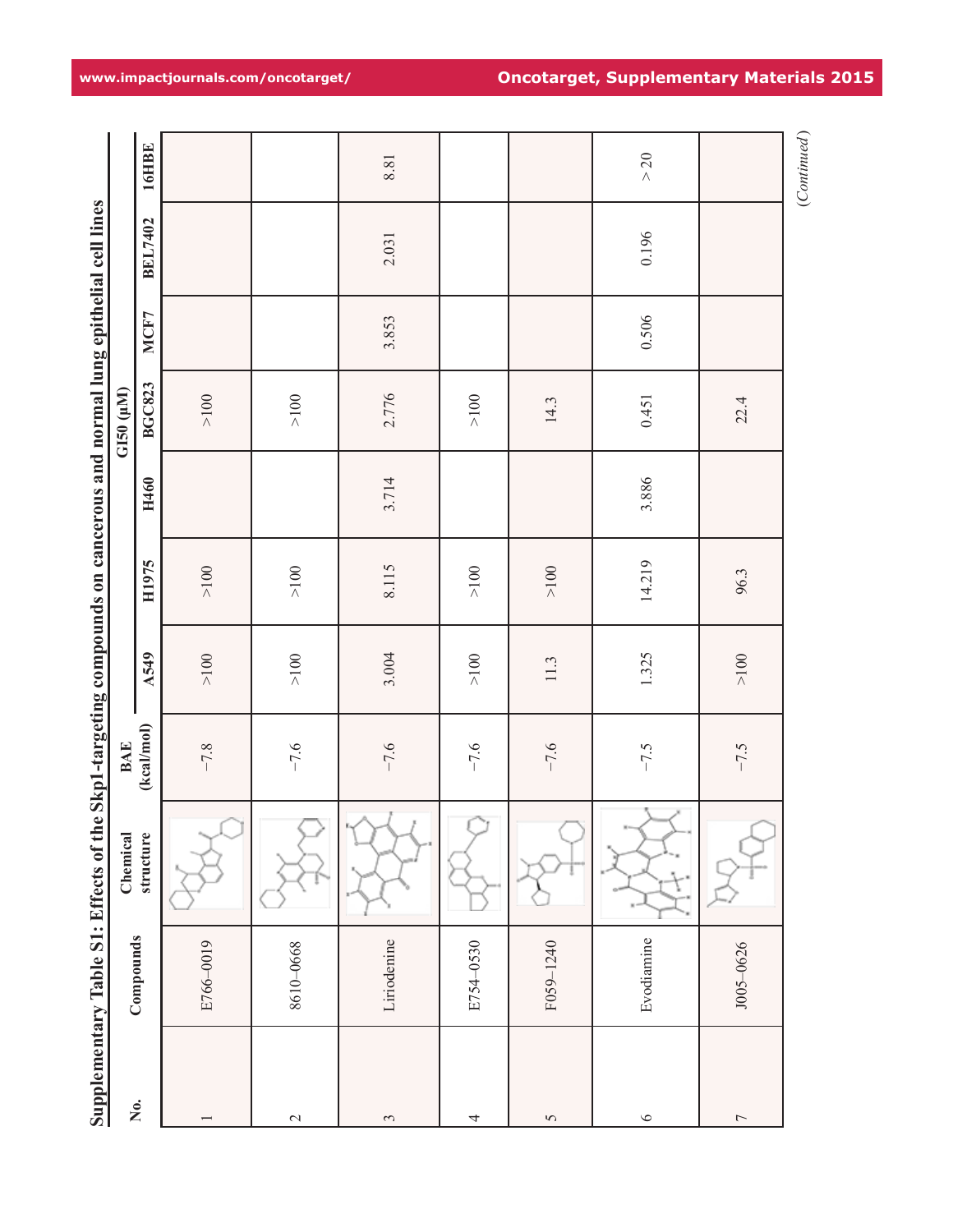|            | <b>16HBE</b>            | 8.76     | 4.83         | 4.03          | 4.84        |               |           |                |           |
|------------|-------------------------|----------|--------------|---------------|-------------|---------------|-----------|----------------|-----------|
|            | <b>BEL7402</b>          | 2.381    |              |               |             |               |           |                |           |
|            | MCF7                    | 2.919    |              |               |             |               |           |                |           |
| GI50 (µM)  | <b>BGC823</b>           | 3.502    | 3.11         | $1.61\,$      | ${>}100$    | ${>}100$      | 43.1      | 26.8           | 40.9      |
|            | H460                    | 4.18     |              |               |             |               |           |                |           |
|            | H1975                   | 2.76     | 8.92         | $1.62\,$      | 2.22        | ${>}100$      | ${>}100$  | ${>}100$       | $>100$    |
|            | <b>A549</b>             | 2.863    | 6.43         | $1.67$        | 6.85        | ${>}100$      | ${>}100$  | ${>}100$       | 28.2      |
| <b>BAE</b> | (kcal/mol)              | $-7.4$   | $-7.3$       | $-7.2$        | $-7.1$      | $-7.4$        | $-7.4$    | $-7.4$         | $-7.4$    |
| Chemical   | structure               | Î        |              |               | O-I<br>١Ö   |               |           |                |           |
|            | Compounds               | $6-0AP$  | C276-0251    | $C276 - 0011$ | a-lapachone | $C276 - 1418$ | D470-0404 | E851-1899      | F059-1250 |
|            | $\mathring{\mathsf{z}}$ | $\infty$ | $\mathsf{O}$ | $10$          | $\Box$      | $12\,$        | 13        | $\overline{4}$ | 15        |

**www.impactjournals.com/oncotarget/ Oncotarget, Supplementary Materials 2015**

*Continued* (Continued)  $(Continued)$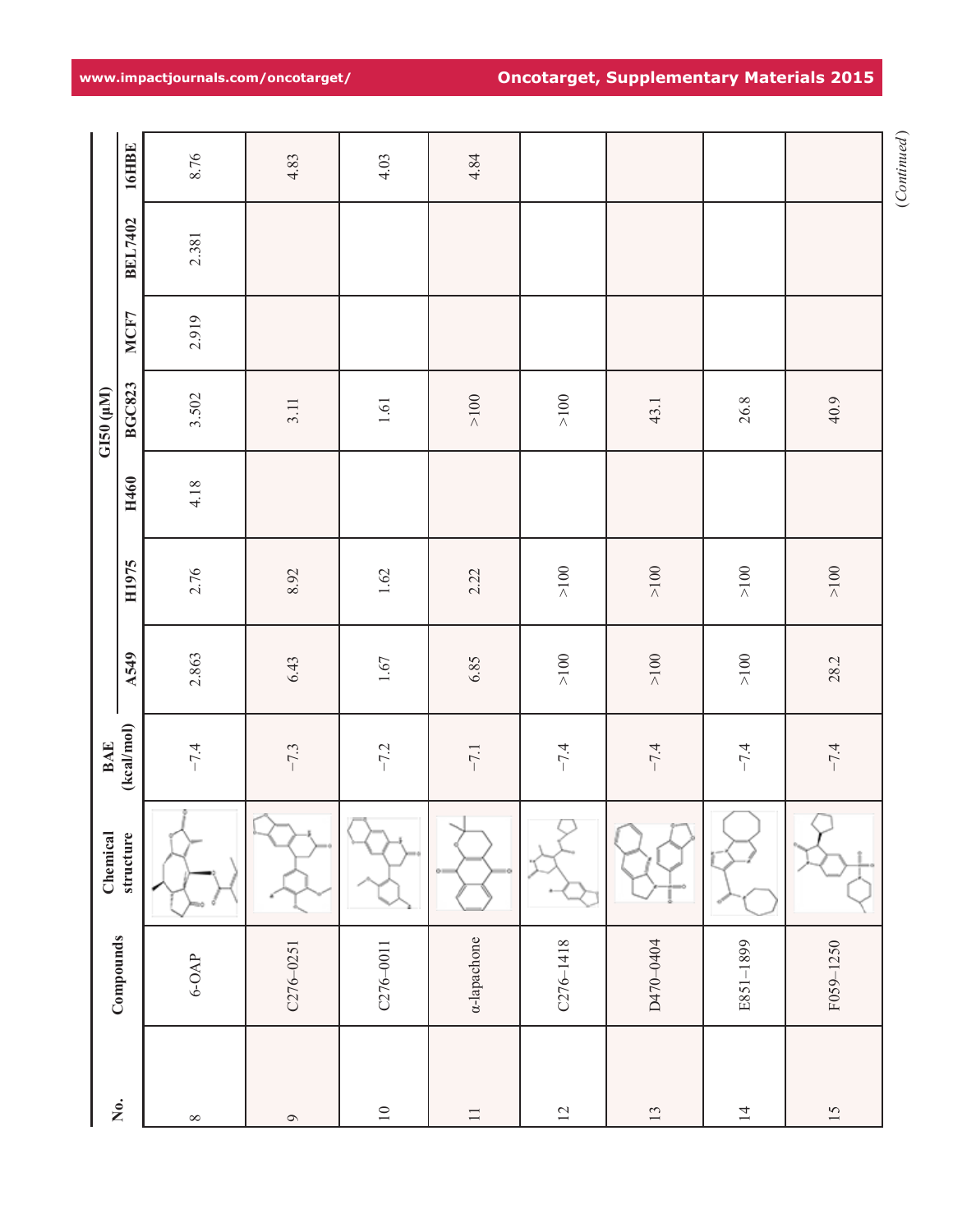| ${>}100$<br>${>}100$<br>${>}100$<br>${>}\,100$<br>$>100$<br>${>}\,100$<br>${>}\,100$<br>${>}\,100$<br>20.5<br>${>}100$<br>$>100$<br>$>100$<br>${>}100$<br>${>}100$<br>${>}100$<br>${>}100$<br>89.4<br>39.1 | A549<br>(kcal/mol)<br><b>BAE</b><br>Chemical<br>structure<br>Compounds |  |            | H1975 | H460 | <b>BGC823</b><br>G150 (µM) | MCF7 | <b>BEL7402</b> | <b>16HBE</b> |
|------------------------------------------------------------------------------------------------------------------------------------------------------------------------------------------------------------|------------------------------------------------------------------------|--|------------|-------|------|----------------------------|------|----------------|--------------|
| $>100$<br>${>}100$<br>${>}100$<br>${>}100$<br>$>100$<br>${>}\,100$<br>${>}\,100$<br>15.9                                                                                                                   | $-7.4$<br>J005-0627                                                    |  | ${>}\,100$ |       |      |                            |      |                |              |
|                                                                                                                                                                                                            | $-7.3$<br>$C301 - 8636$                                                |  |            |       |      |                            |      |                |              |
|                                                                                                                                                                                                            | $-7.3$<br>D398-0606                                                    |  |            |       |      |                            |      |                |              |
|                                                                                                                                                                                                            | $-7.3$<br>G702-3319                                                    |  |            |       |      |                            |      |                |              |
|                                                                                                                                                                                                            | $-7.2$<br>G702-0820                                                    |  |            |       |      |                            |      |                |              |
|                                                                                                                                                                                                            | $-7.2$<br>ĩ<br>K261-0992                                               |  |            |       |      |                            |      |                |              |
|                                                                                                                                                                                                            | $-7.2$<br>ĩ<br>K261-0993                                               |  |            |       |      |                            |      |                |              |
|                                                                                                                                                                                                            | $-7.1$<br>Ť<br>2360-0370                                               |  |            |       |      |                            |      |                |              |
|                                                                                                                                                                                                            | $-7.1$<br>4607-1348                                                    |  |            |       |      |                            |      |                |              |

**www.impactjournals.com/oncotarget/ Oncotarget, Supplementary Materials 2015**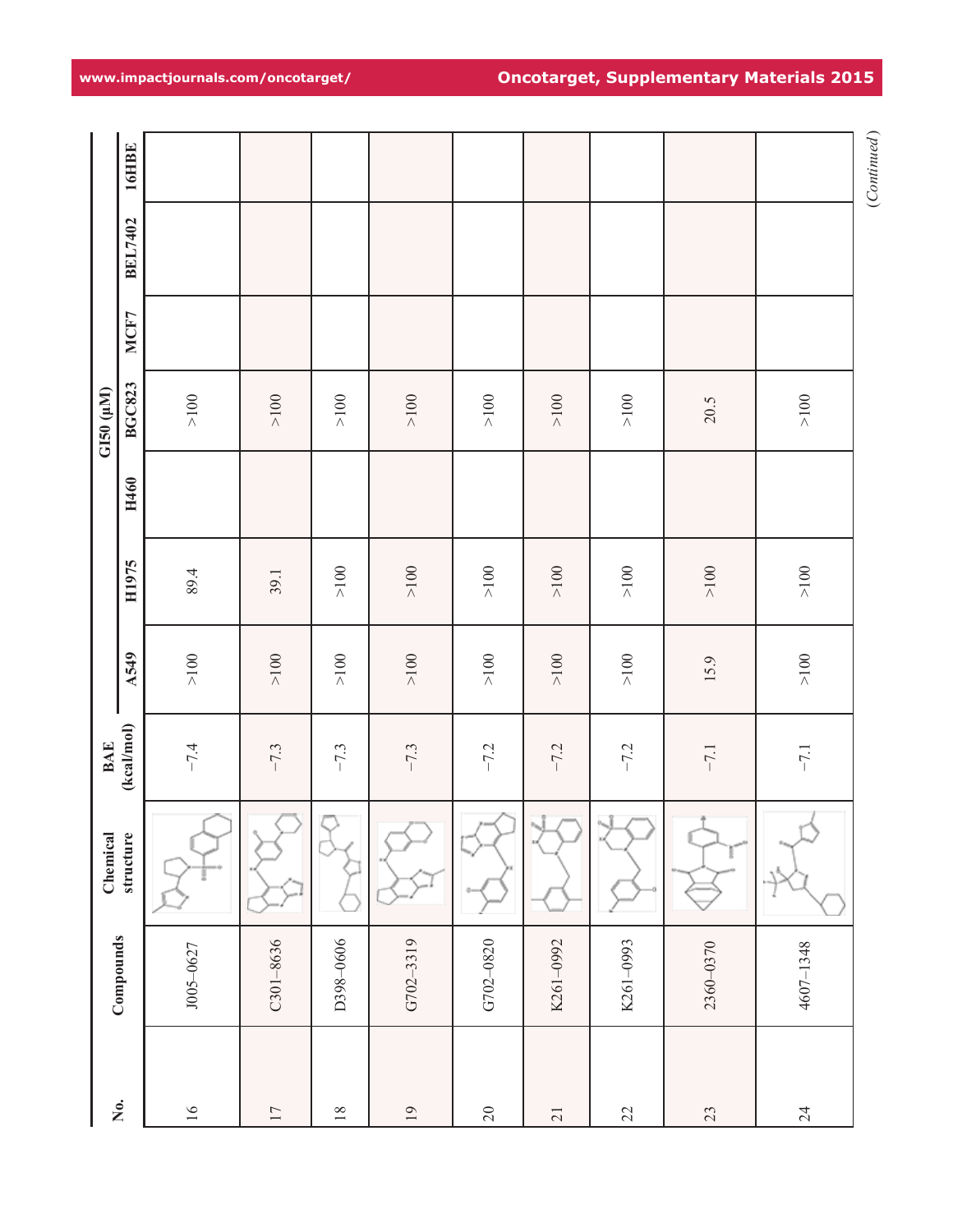|    |           | Chemical  |                                        |             |          |      | GI50 (µM)     |      |                |       |
|----|-----------|-----------|----------------------------------------|-------------|----------|------|---------------|------|----------------|-------|
| Ź. | Compounds | structure | $\frac{\text{BAE}}{\text{(kcal/mol)}}$ | <b>A549</b> | H1975    | H460 | <b>BGC823</b> | MCF7 | <b>BEL7402</b> | 16HBE |
| 25 | D150-0115 |           | $-7.1$                                 | ${>}100$    | ${>}100$ |      | $>100$        |      |                |       |
| 26 | D322-0003 |           | $-7.1$                                 | ${>}100$    | ${>}100$ |      | ${>}100$      |      |                |       |
| 27 | G702-0783 |           | $-7.1$                                 | ${>}100$    | ${>}100$ |      | $>100$        |      |                |       |
| 28 | K261-1745 | N.        | $-7.1$                                 | ${>}100$    | ${>}100$ |      | ${>}100$      |      |                |       |

# **www.impactjournals.com/oncotarget/ Oncotarget, Supplementary Materials 2015**